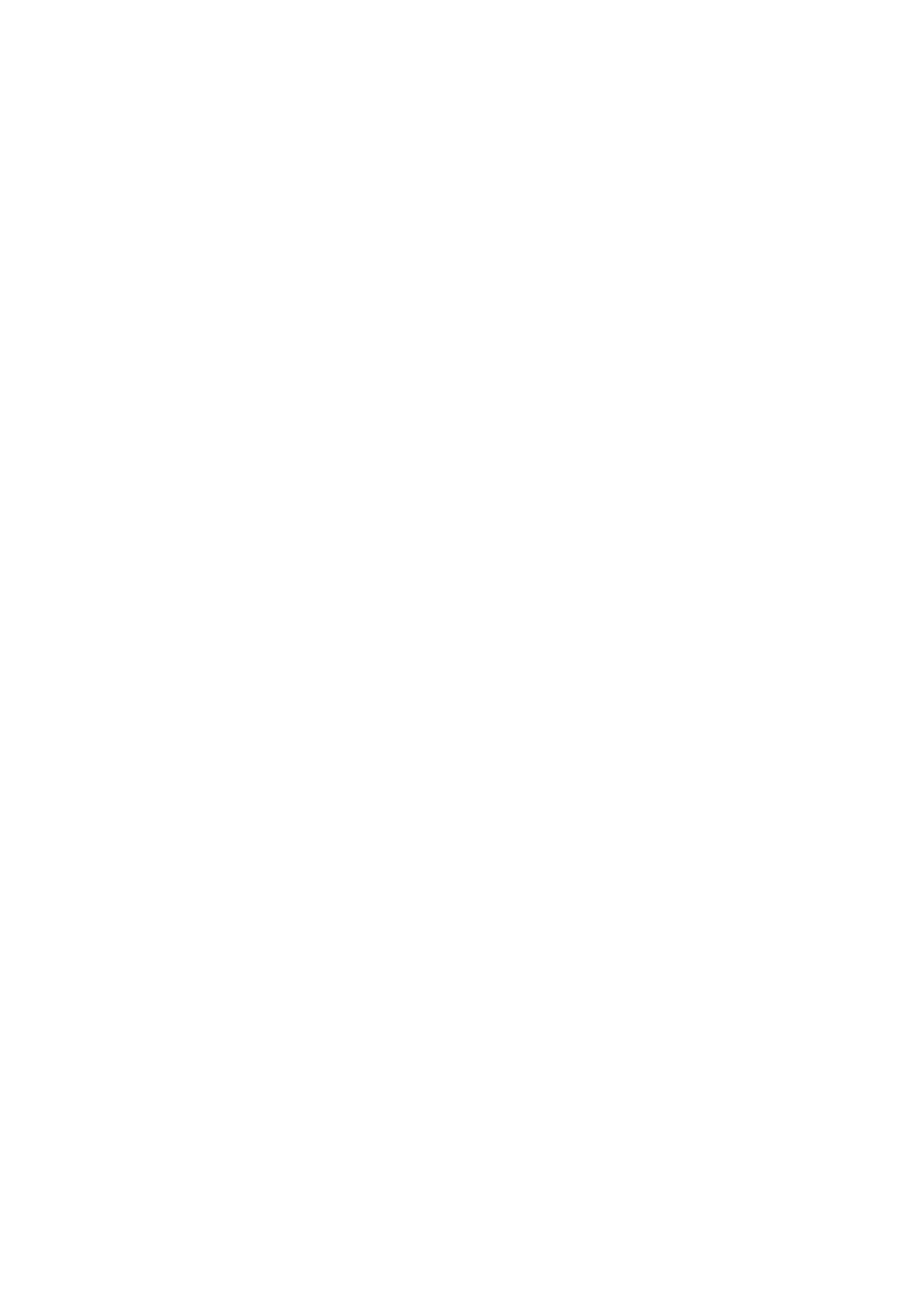

# **Main characteristics of the peer counselling tool**

Peer learning in the context of the education cooperation at EU level is a method of observing both positive and negative examples of policy reforms adopted in other countries in order to draw lessons from them. Its strength lies in the contextualisation of policies, broadness and flexibility of discussion themes, qualitative nature of information and low levels of politicisation based on mutual trust between the Member States.

The 2015 Joint Report of the Council and the Commission on the implementation of the strategic framework for European cooperation in education and training (ET2020) adopted on 23 November 2015 introduces peer counselling into the ET2020 toolbox. It states:

*ET 2020 peer learning activities*, usually conducted within Working Groups, will be strengthened and enable Member States sharing similar policy challenges to work in clusters. *Peer reviews* organised in implementation of the 2012 Joint Report on a voluntary basis and focusing on country specific challenges, have proved useful in the context of the informal DG meetings but require more preparation and interactive dialogue. Tailormade *peer counselling* can also be used to support a particular national reform agenda.

#### **Objective and added value**

**Peer counselling** is an instrument which brings together professional peers from a small number of national administrations to provide external advice to a country in the process of a policy development. It is intended to go beyond information-sharing and provide a forum for finding solutions to national challenges in a participatory workshop.

**The distinctive features** of peer counselling compared to other parts of the ET 2020 cooperation toolbox are:

- Peer counselling is **tailor-made to the policy needs of a country** as it takes the specific policy challenges of one particular Member State as the starting point for discussions
- The instrument is **highly responsive** to the needs of a country as it can only be launched at the request of a Member State. It has to be closely linked to an ongoing policy development in the Member State.
- It has an **EU knowledge-sharing** element by bringing together members of national administrations with direct experience from working on similar projects.

**The value added for the host Member State** is the direct contact and networking with peers working on equivalent projects in other EU national administrations, the information about best practices from other Member States received on the spot during the seminar and the final report which can be used to advance the implementation of a reform or to generate political commitment.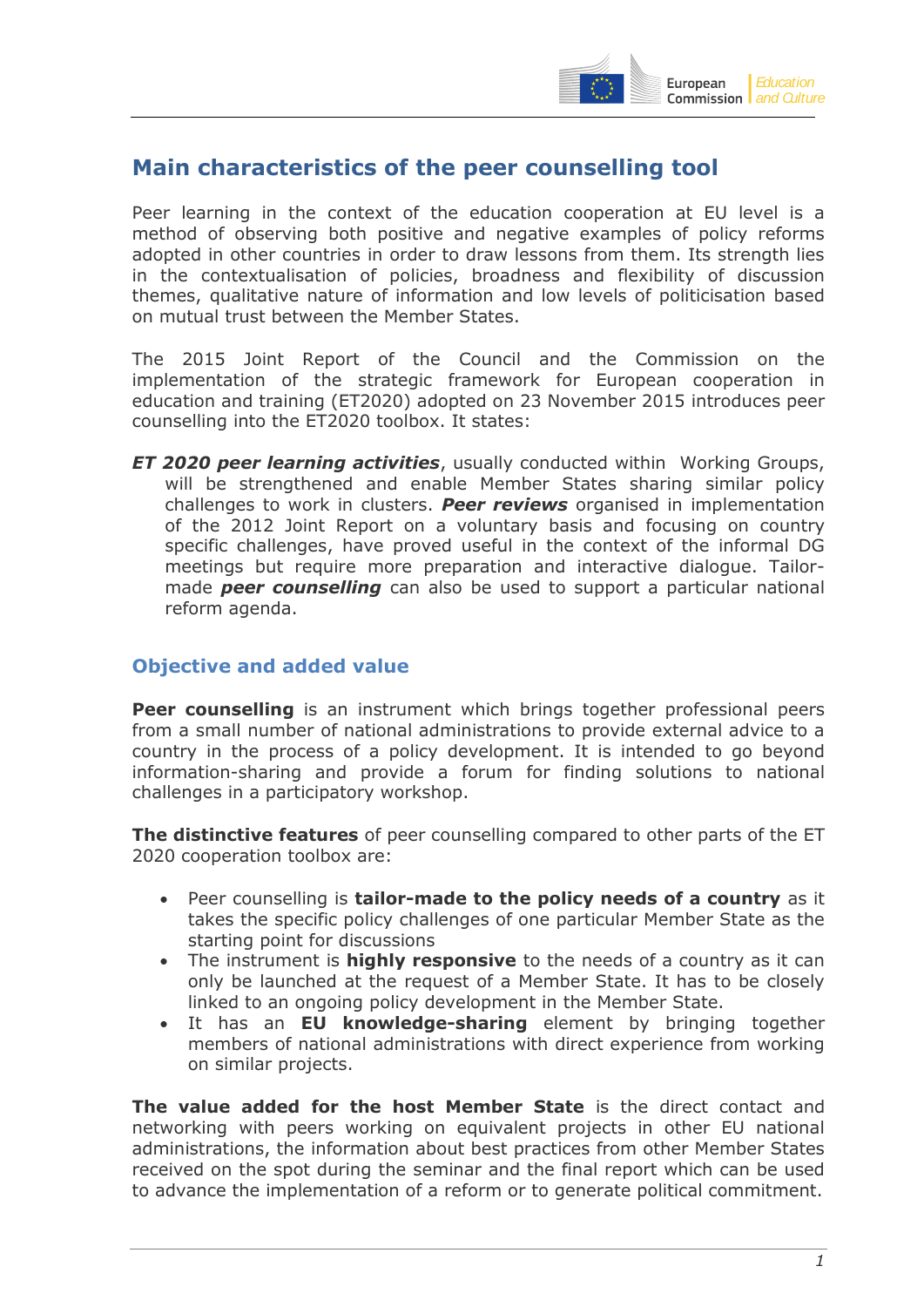

**The value added for the international peers** is the opportunity to exchange views with colleagues from other national administrations and benefit from mutual learning in the process, to positively influence a policy development in another Member State and export good practice.

#### **Which topics are covered by peer counselling?**

ET2020 strategic framework is the thematic frame for the type of policy questions to be addressed in peer counselling. The work of ET2020 Working Groups and Country-focused workshops, where a number of Member States share their models of policy responses in a particular policy area, is a useful precursor to peer counselling, which can take those topics further and look at implementation challenges in one particular Member State.

#### **What is the role of the host Member State?**

The host Member State is responsible for **taking initiative** and making the initial request for a peer counselling event. The next stage is the **formulation of the challenges** and concrete policy questions that the Member State seeks advice from peers on. These questions then form the basis for the programme of the event. The hosts are entirely in charge of **setting the agenda** of the event and they chair meetings on the day. Finally, hosts are asked to contribute to the draft final report prepared by the European Commission.

#### **What is the role of the peers?**

Peers are **policy makers from other national administrations** and, optionally, **independent academic experts,** who provide policy advice and expertise. The involved policy makers and experts have typically already had experience in dealing with comparable policy challenges.

The involvement of independent experts in addition to policy makers from other countries is a choice of the host country. When choosing, it is important for Member States to consider that, on the one hand, the involvement of independent experts provides an opportunity for a more in-depth analysis, as independent experts can be mobilised (and financed) for writing up the report. On the other hand, such additional steps take more time. Which approach is best suited depends on individual country situations, concrete needs in terms of the type and speed of analysis needed, and alignment with the timing of national decision making processes.

#### **What is the role of the European Commission?**

The EU supports the process through **coordinating the preparation for peer counselling, identifying most relevant peers**, **partly financing the event and preparing a draft final report in cooperation with the hosts and peers.** The identification of partner countries and peers will proceed thanks to the contacts with participants in activities of the ET2020 framework (working groups, peer reviews and others) and the Commission's country analysis work. However, the host Member State is free to suggest and choose peers as well.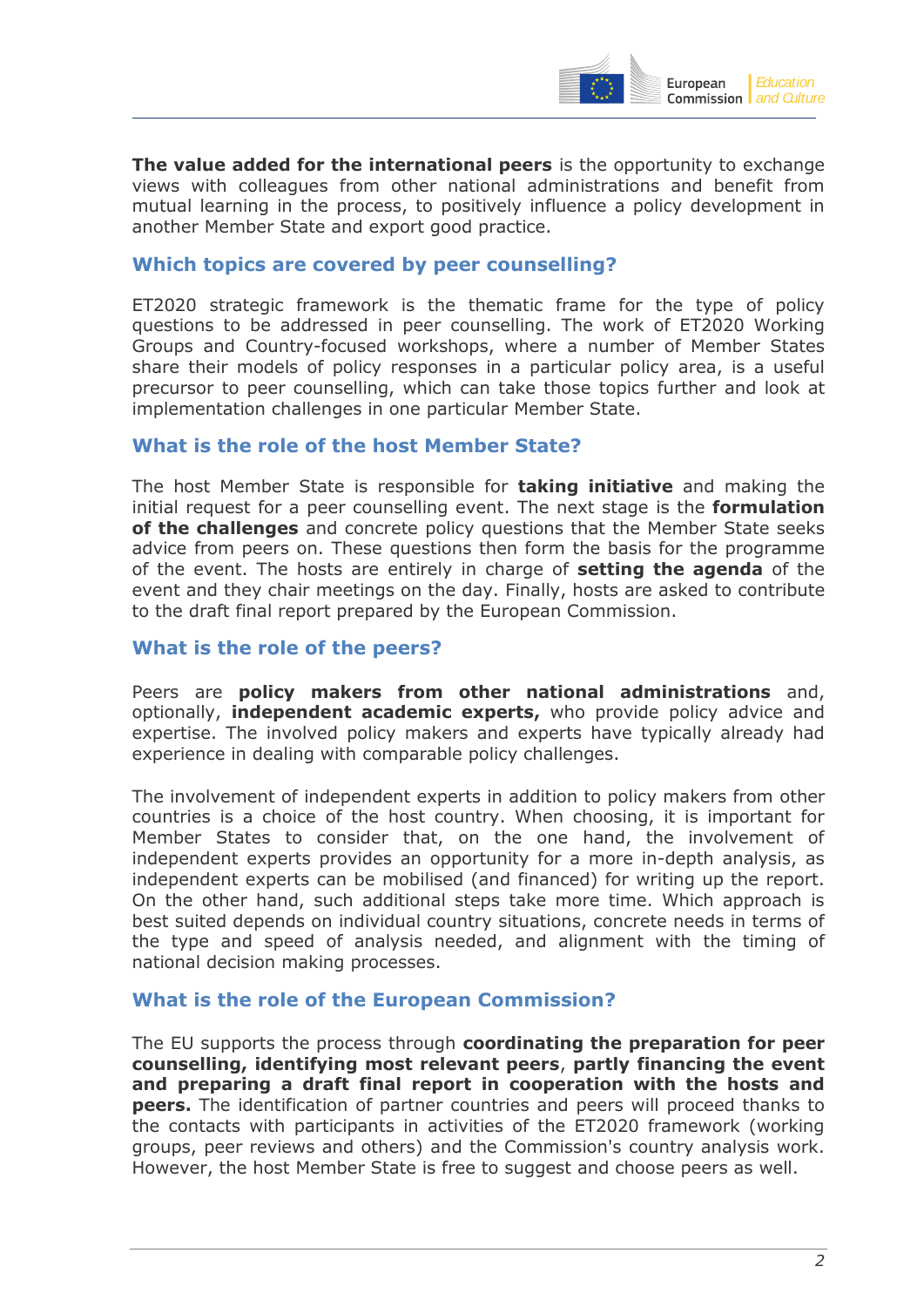

# **Practical implementation**

### **Light version**

The light version, 3-6 months in length, takes the form of a seminar targeted at the needs of the hosting country and involving experienced colleagues from other Member States. It is especially flexible and adaptable to the needs of the hosting Member State, in particular the need for technical advice from other Member States within a short timeframe.

- *Preparatory phase* 
	- (1)Request by an interested Member State to the Commission (DG EAC), providing a description of the rationale behind the request
	- (2) Feasibility check by the Commission in cooperation with that country on the topics for the peer counselling and accordingly, the available expertise at EU and Member State level;
	- (3) Formal request endorsed by the national Director General of the relevant policy field
	- (4) Definition of a roadmap between the country concerned, the Commission, and, if applicable, independent experts.
	- (5) Selection of suitable peers and, if applicable, experts; and
	- *(6)*A self-assessment of the hosting country and its policy challenges (based on an agreed structure and methodology), possible solutions and detailed policy questions for peers. At this stage, the hosts also prepare an agenda for the event.
- *Counselling*

The role of the peers is to then:

- (7)Study the country's self-assessment of policy challenges and fully understand the background of the thematic area chosen by the host country. To that aim, there is a possibility of a presentation of the current system by the host country via a webinar hosted by the Commission.
- (8) Prepare information about actions undertaken in their respective Member States on similar challenges and participate in the actual event in the hosting country to discuss the hosting country's challenges and offer insight into successful and/or less successful policy solutions that they have experience with.
- *Reporting* 
	- (9) The Commission (if necessary supported by an expert) draws up a final report summarising the discussions during the event. It contains the hosting country's description of its policy challenges and questions, a description of related experiences and policy solutions put in place in other Member States, and finally a list of conclusions for the hosting country drawing on the contributions of the peers from the seminar. The peers have the possibility to comment on the final report, but effort will be made not to overburden peers. The relevant ET2020 Working Group and the Education Committee are informed about the main results.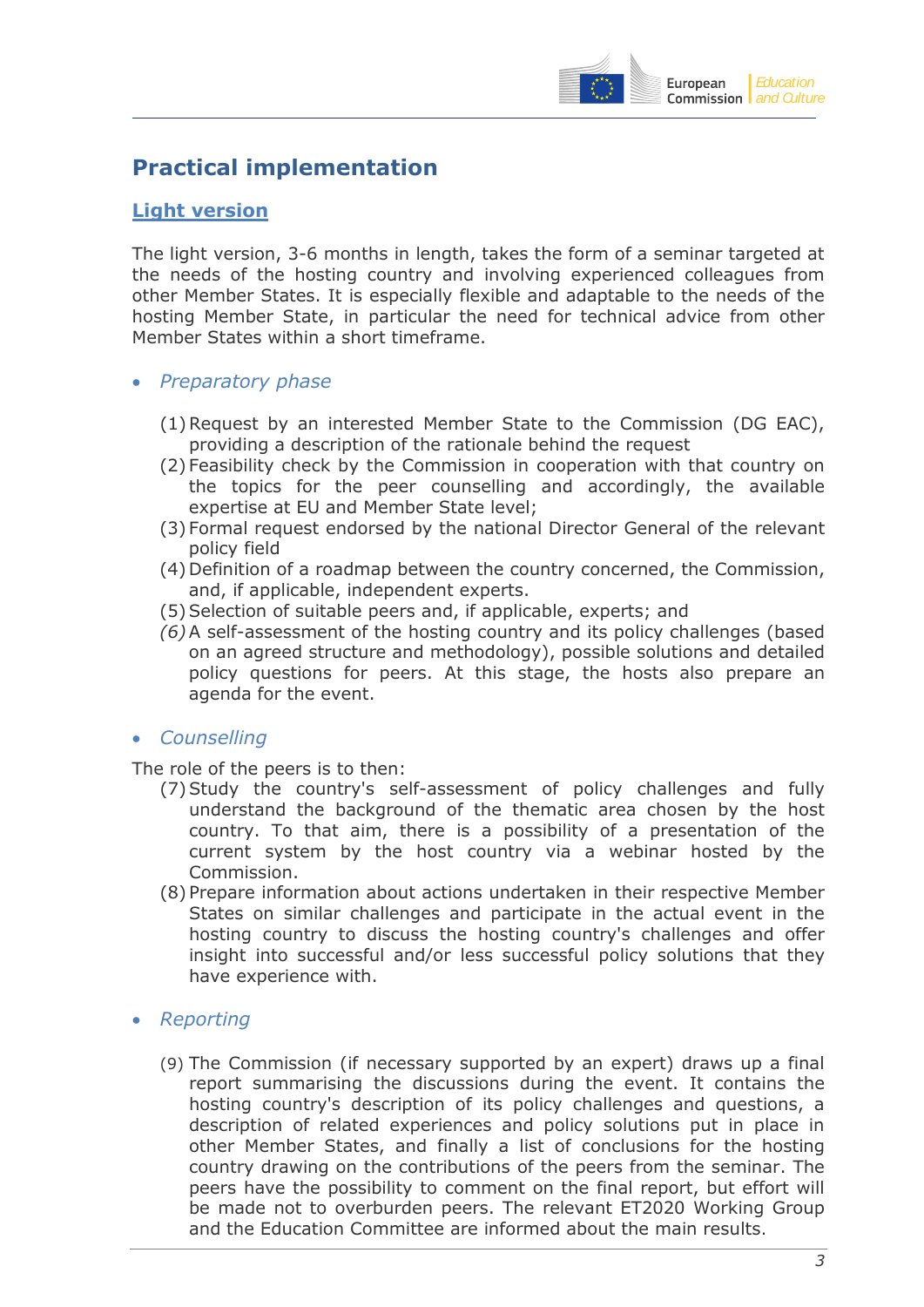



### **Full version**

The full version provides a more in-depth analysis and a more continuous support to the host Member State than the light version. The full version takes approximately 6-12 months from preparation to reporting.

### *External independent experts*

The role of external experts is to:

- study qualitative and quantitative information, made available by the national authorities and stakeholders and draw on well-documented information and studies from other countries;
- visit the country during one preparatory visit and one review visit, to refine the desk research and deepen their understanding of the country's specific situation. During the visits, the experts hold workshops with both national policy makers and stakeholders to make the counselling most effective.

### *Report type*

The group of experts draws up a final report, making use of the country's selfassessment, all qualitative and quantitative information gathered on the field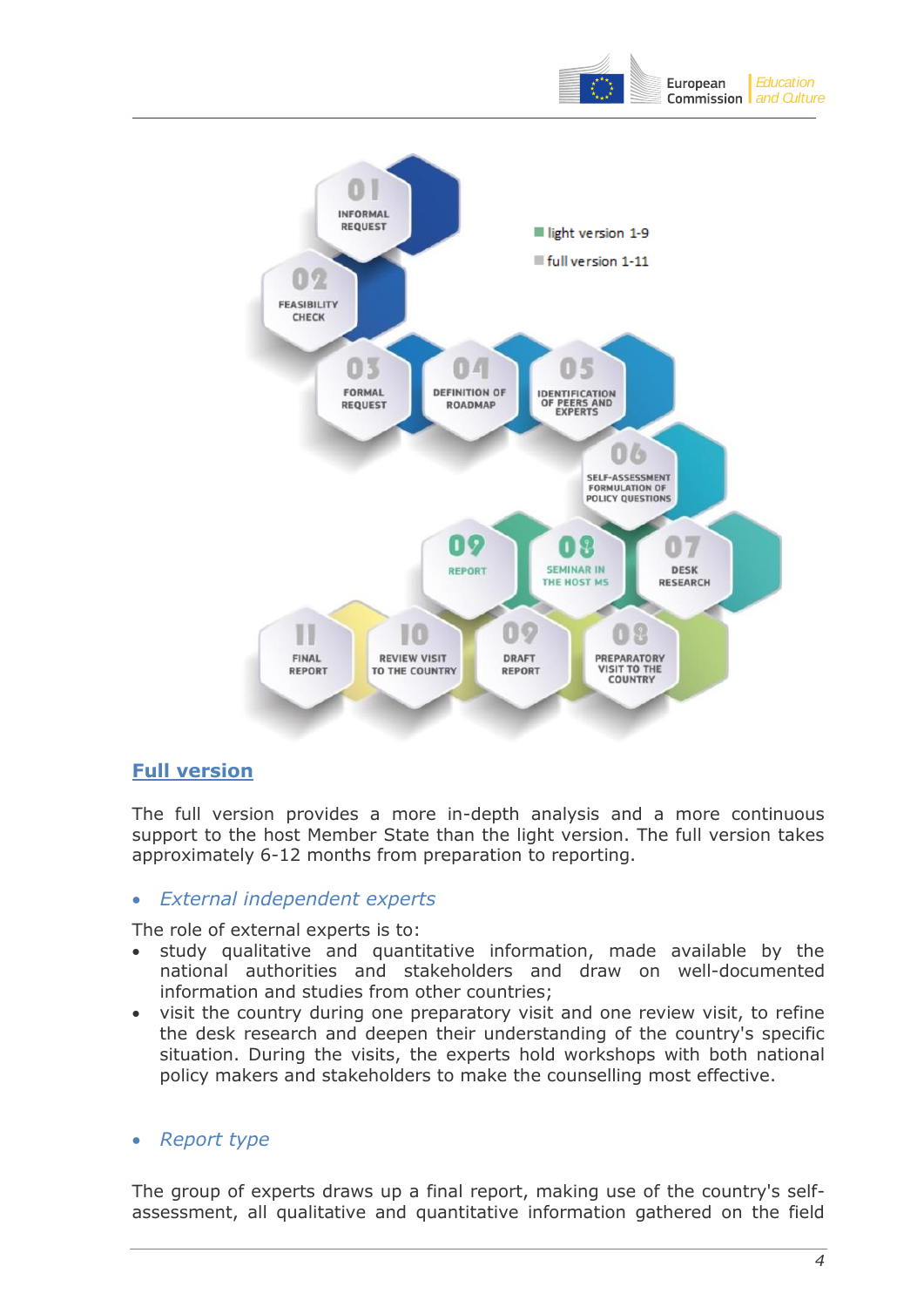

and the findings from the workshops. The final report is drafted in close cooperation with the country representatives and certain priorities could be agreed upon early in the process. Like in the shorter version, the report includes the hosting country's description of its policy challenges and questions, a description of related experiences and policy solutions put in place in other Member States, and finally a list of policy options and recommendations for the hosting country. The latter are limited in numbers, specific, and feasible to implement and monitor.

#### *Visibility*

The process and in particular the final report should receive visibility in the country. National stakeholders should be made aware of the findings, including possibly the national parliament's education committee and relevant interest groups. The report's presentation should have coverage in the national media. The Commission Representations in the capitals can provide help with raising awareness with the public and the stakeholders, if requested.

#### **Life after peer counselling**

The implementation of peer recommendations and the follow-up to the event remains the full responsibility of the Member State which launched the project. The definition of the scope of follow-up activities is also at the discretion of Member States.

On request, regardless of the version of peer counselling chosen, peers and independent experts may be requested to review the implementation of the recommendations 12-18 months after the preparation of the final report.

For the hosts of the light version of peer counselling, there is an option of repeating a light peer counselling event or opting for a full peer counselling version to accompany further policy development or implementation.

To continue exchanges and cooperation after the event, contacts made during peer counselling events can be preserved also via the Yammer platform, administered by the Commission.

#### **To submit an informal request for peer counselling**

Please send an email to the functional mailbox of the Country Analysis unit within DG Education and Culture [\(EAC-UNITE-A2@ec.europa.eu\)](mailto:EAC-UNITE-A2@ec.europa.eu) or call +32 229-58148 indicating the thematic focus and the approximate timeline for the peer counselling.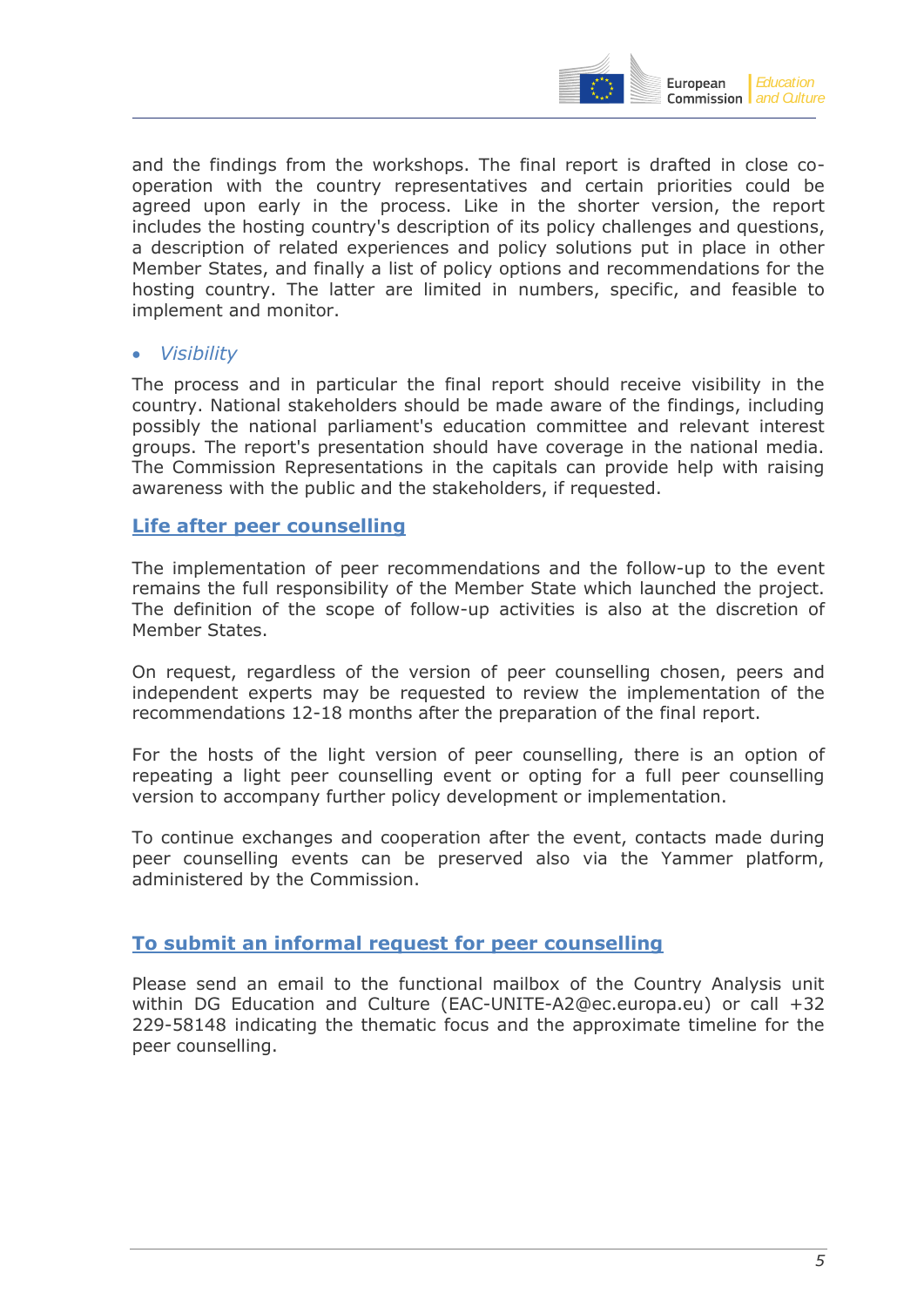

# **FAQ**

### **How is peer counselling different from other peer learning activities organised by the Commission?**

Peer counselling differs from Country-focused workshops in that it is entirely tailored to the needs of one particular Member State. Not only does the host Member State set the agenda and define the discussion points, but the event also physically takes place in the host country, which makes attendance of a broader number of national policy makers and stakeholders possible.

Peer counselling differs from similar externally available services by OECD and private consultancy companies in that it is free of charge for the hosting Member State. In the area of VET, the possibility to use Cedefop's capacities for external policy reviews continues to exist albeit without the element of knowledge sharing between national administrations.

#### **Who is paying for the event?**

The European Commission is funding travel and accommodation costs of peers and if needed, services of external experts, translation of documents and possible in-situ visits. The meetings may take place in the Commission Representation free of charge, but the host country has the option of organising a venue at their own premises.

## **Summary: 4 Cs of peer counselling**

### 1. Clear focus and objective

•Peer counselling requires a clear identification of the scope of the exercise and thorough preparation. There must be a clear focus on a specific policy area and only a limited set of key issues on which the discussions will be based.

### 2. Commitment

•The country must be willing to invest time and resources into the process. Senior policy officials and policy managers need to support the process at national level, by co-organising and facilitating meetings, providing access to data sources and documentation.

### 3. Careful timing

•Peer counselling should be organised at the right time in the policy / political cycle. The topic of the peer counselling should be a political priority for the national government.

### 4. Complementarity

•Peer counselling should complement a national policy effort and provide added value to the ongoing work at the national level.